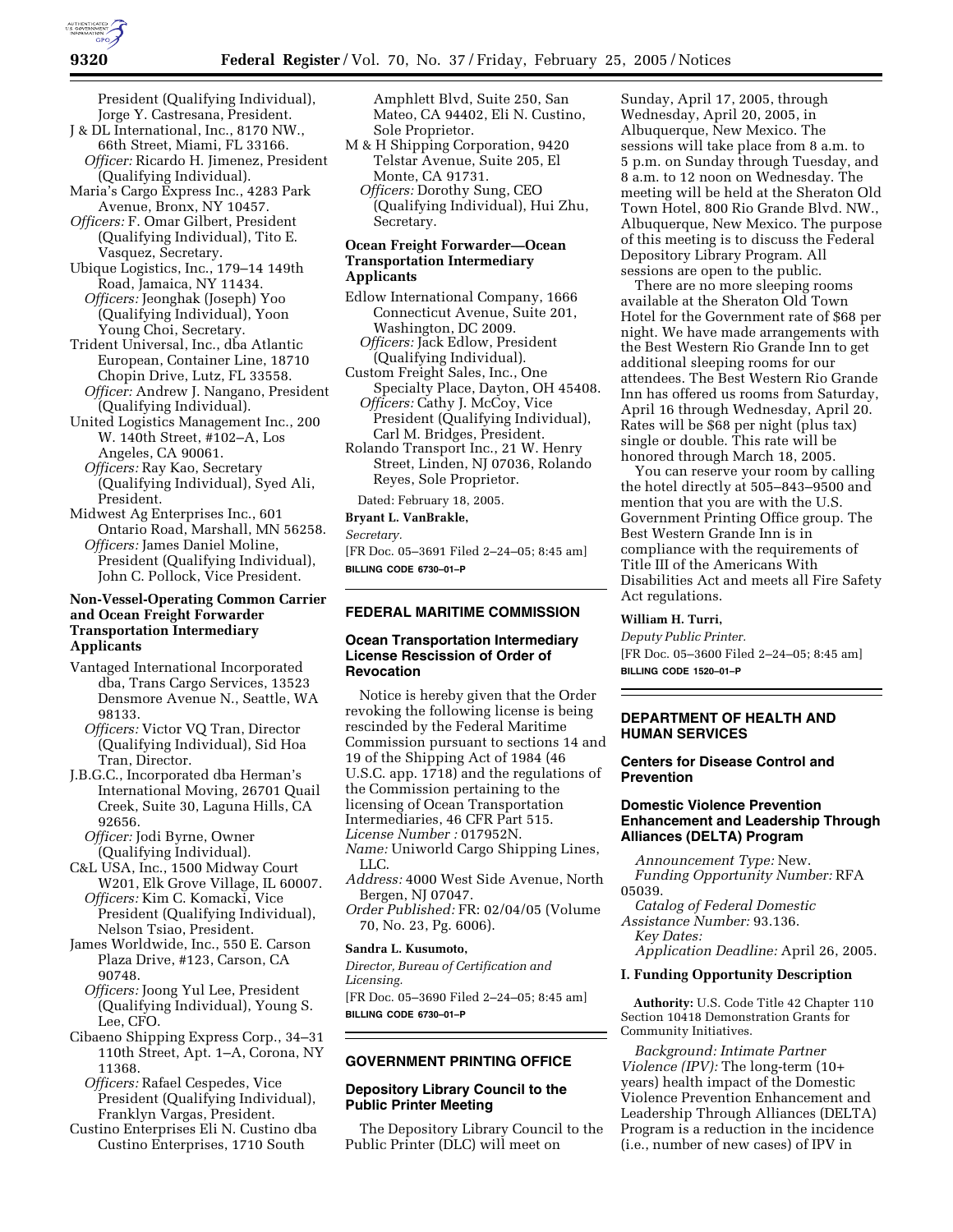communities that receive DELTA funding and support. The definition of IPV that informs the DELTA Program derives from two CDC publications *Intimate Partner Violence Surveillance: Uniform Definitions and Recommended Data Elements* (Saltzman, Fanslow, McMahon, & Shelley, 1999) and the *Morbidity and Mortality Weekly Report, 49* (2000). Specifically, these definitions define IPV as including physical violence, sexual violence, threats of physical or sexual violence, psychological/emotional abuse and stalking. The types of intimate partnerships included are current spouses, former spouses, current nonmarital partners, and former non-marital partners. There is no minimum time requirement for a relationship to be considered an intimate partner relationship as first dates and long-term boyfriend and girlfriend relationships are included under the term non-marital partners. Additionally, being an intimate partner does not require current cohabitation or sexual activities between two individuals. Intimate partners may also be of the same-sex or opposite sex. Many practitioners and researchers use the term domestic violence rather than the term intimate partner violence to refer to the same public health problem. However, the DELTA Program uses the term intimate partner violence to clarify that this program does not address other public health problems that are also referred to as domestic violence (*i.e.*, child abuse and elder abuse by relatives other than an intimate partner).

Research has indicated that IPV exists on a continuum from episodic violence to battering (Johnson, 1995). Battering IPV occurs when one partner seeks to develop and maintain power and control over the other partner, while episodic violence occurs with less frequency and intensity than battering IPV, and does not include one partner seeking to develop and maintain power and control over the other partner. DELTA seeks to address the entire continuum of IPV, not just the type of IPV referred to as battering.

The magnitude of the public health problem of IPV in the United States can be understood in terms of fatalities and assaults. The Federal Bureau of Investigation (FBI) (2001) *Supplemental Homicide Reports* indicate that in 1999 more than 1,600 women and men died at the hands of an intimate partner. Of these homicides, more than 1,200 or 75 percent were women. The IPV homicides represented 10.6 percent of all homicides in the United States, 32.1 percent of all female homicides, and 3.6 percent of all male homicides that year.

In terms of nonfatal assaults, Tjaden and Thoennes (2000) estimate, based on data from the National Violence Against Women Survey, 25 million women and 7 million men have experienced an IPV assault at some point in their lives, where IPV assault includes physical assaults, rape and stalking behavior.

*Coordinated Community Responses (CCR):* Initial efforts to address IPV in the United States focused on developing stand-alone interventions such as battered women's shelters, protective order projects, and mandatory arrest policies (American Prosecutors Research Institute & National Council of Juvenile and Family Court Judges, 1998). The lack of coordination among stand-alone projects often had the unintended consequence of decreasing rather than increasing a victim's safety. For instance, a pro-arrest policy by a police department might be undermined by a lack of pro-prosecution policy by the prosecutor's office. In this case, the perpetrator may use violence against his partner with the knowledge that he will experience the minor consequence of arrest and a night in jail rather than the more severe consequence of long-term probation and/or prison as the prosecutor will refuse to prosecute the case. Accordingly, in the late 1970s and early 1980s the CCR model, or local IPV coordinating coalition, was developed to coordinate a community's public and private IPV intervention resources and services. The CCR definition that informs the DELTA Program is: an organized effort, representing diverse service sectors (e.g., public health, victim services and law enforcement, faith) and populations of a local community, to prevent and intervene in IPV. CCRs work to integrate prevention and intervention strategies and services through increased communications, cooperation, and coordination between participating service sector and populations. A CCR may be formally organized (i.e., operating as a 501(c)(3) nonprofit organization or as a government council) or informally organized (i.e. operating without legal status as a group of concerned citizens). Task forces, coordinating councils, and coalitions operating within a defined geographical area to coordinate services that prevent or intervene in IPV are considered to be CCRs.

*Prevention:* As noted above, when developed two decades ago, CCRs were initially organized to coordinate local community IPV intervention services. Today, they still maintain a focus on intervening in IPV or reducing the number of re-assaults, rather than preventing IPV from initially occurring. Thus, the DELTA Program seeks to

integrate prevention principles, concepts and practices into local CCRs that address IPV, such that the incidence of IPV (i.e., number of new cases) is reduced. These prevention principles, concepts and practices include the following:

• Preventing first-time perpetration and first-time victimization,

• Reducing risk-factors associated with IPV perpetration or victimization,

• Promoting protective-factors that reduce the likelihood of IPV

perpetration or victimization, • Evidence-based prevention program

planning, • Use of behavior and social change

theories in prevention program planning,

• Addressing all levels of the social ecology (i.e. individual, relationship, community, and society) in prevention program planning and evaluation,

• Evaluating prevention programs and activities and using results to inform future prevention plans, programs and activities.

*DELTA Structure:* To develop the DELTA Program structure, the research literature on community coalitions and CCRs was reviewed. Specifically, Florin, Mitchell and Stevenson (1993) note that when there are multiple local coalitions addressing the same health issue within the same state, an organization, known as an intermediary organization, is needed. An organization with statewide reach and influence is needed to provide these local coalitions with training, individualized technical assistance, and funding in order to support their development and adoption of state-of-the-field practices. In the case of DELTA, an intermediary organization is needed to provide training, technical assistance and funding to CCRs to support their adoption of state-of-thefield IPV prevention principles, concepts and practices. Thus, the DELTA Program seeks to fund one nonprofit organization per state to provide prevention-focused training, technical assistance, and funding to local CCRs throughout its state. As CDC's environmental scan of CCRs operating in 14 states revealed that most CCRs are not formally organized, a local nonprofit organization in each community will act as the fiscal agent to receive local DELTA funding that will support the local CCR's adoption of prevention practices, concepts and practices. In order to receive DELTA funding, cooperative agreement applicants must have at least 18 months experience in providing prevention focused training and technical assistance to, and at least 12 months monitoring and funding of local CCRs,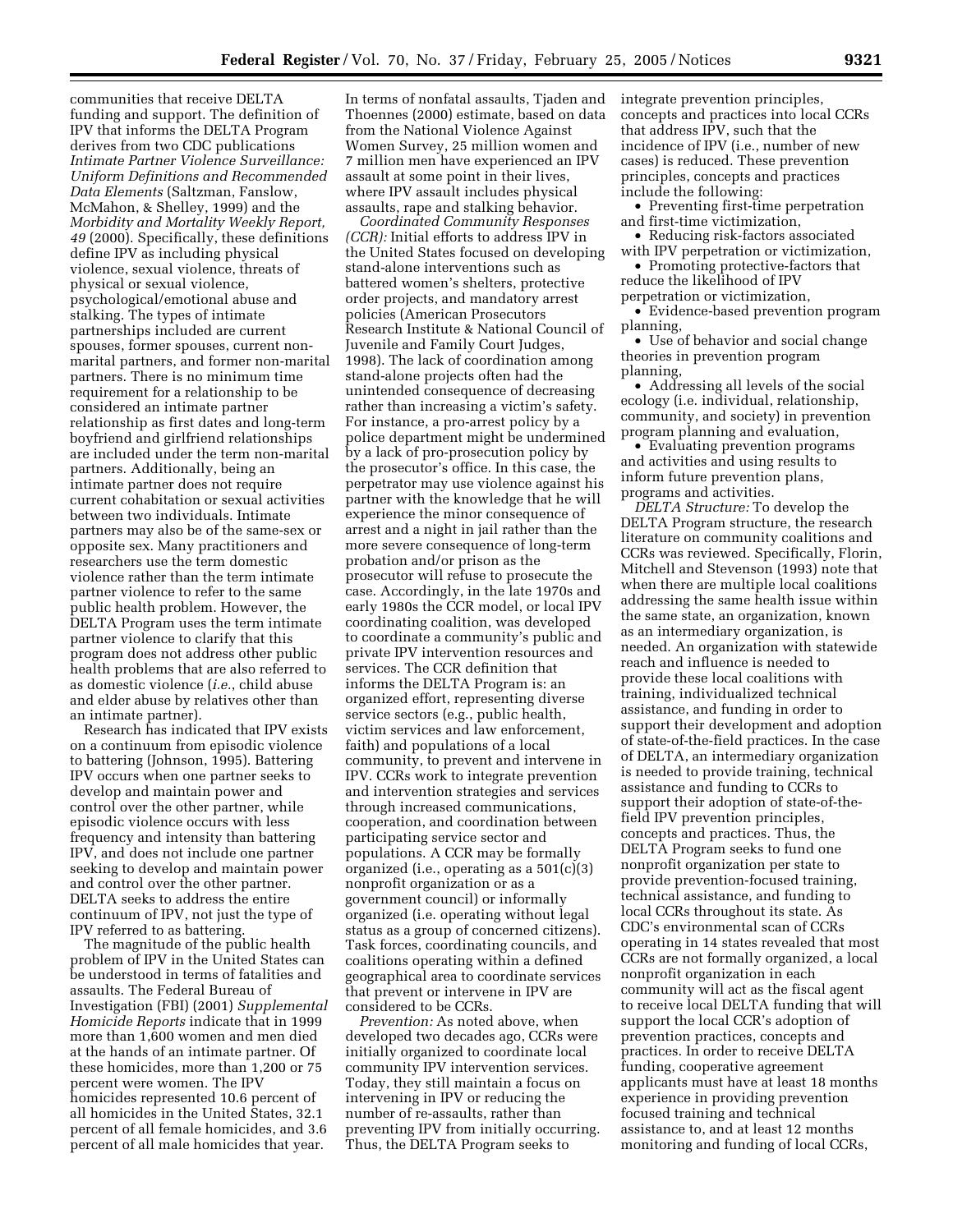as this RFA is not intended to support initial capacity building in these areas. Local fiscal agents and their respective CCRs are required to have at least 12 months of prevention program planning experience, as this RFA is not intended to support initial prevention program planning capacity-building efforts at the local level.

The structure of the DELTA Program requires applicants to contract with an evaluator. This evaluator will be expected to cooperate with the CDC's cross-site evaluator, adhere to the steps and terminology in the CDC's publication ''Framework for Program Evaluation in Public Health,'' and work from an ''empowerment evaluation'' framework to:

• Assist in the development of the state-level Intimate Partner Progress Report and Prevention Plan.

• Assist local fiscal agents and their CCRs in their development of an Intimate Partner Violence Progress Report and Prevention Plan.

• Increase state and local capacity regarding evidence-based planning, use of behavior change and social change theories, and evaluation by teaching and supporting DELTA participants in the use of these concepts as they develop their Intimate Partner Violence Progress Report and Prevention Plan.

• Leave an infrastructure of training materials, databases, report templates, data collection protocols, etc. such that state and local levels are poised to update their Intimate Partner Violence Progress Report and Prevention Plan on a bi-annual basis.

*Purpose:* The purpose of the DELTA program is to integrate prevention principles, concepts and practices into local CCRs that address IPV, such that the incidence of IPV (i.e., number of new cases) is reduced. This program addresses the ''Healthy People 2010'' focus area(s) of Injury and Violence Prevention.

Measurable outcomes of the program will be in alignment with the following performance goal for the National Center for Injury Prevention and Control (NCIPC): Increase the capacity of injury prevention and control programs to address prevention of injuries and violence.

This announcement is only for nonresearch activities supported by CDC/ ATSDR. If research is proposed, the application will not be reviewed. For the definition of research, please see the CDC Web site at the following Internet address: *http://www.cdc.gov/od/ads/ opspoll1.htm*.

*Activities:*

Awardee activities for this program are as follows:

Activities to build capacity in local CCRs:

• Provide prevention-focused training, technical assistance and funding to local CCRs and their fiscal agents. Prevention-focused training and technical assistance may be provided to local CCRs and other local programs that are not direct beneficiaries of DELTA Program funding, but this training and technical assistance should not divert resources from full support of CCRs and their fiscal agents that receive DELTA support. Prevention-focused training and technical assistance should meet the definition of prevention principles, concepts and practices listed in Section I.

• Provide training and technical assistance to local CCRs and their fiscal agents on the topics of community organization, CCR development and maintenance, and strategic planning. This type of training and technical assistance may be provided to local CCRs and other local programs that are not direct beneficiaries of DELTA Program funding, but this training and technical assistance should not divert resources from the full support of CCRs and fiscal agents that receive DELTA support.

• Contract with an in-state evaluator to support local CCRs and their fiscal agents in the development of their Intimate Partner Violence Progress Report and Prevention Plan.

• Assist and monitor local DELTA CCRs and their fiscal agents in the development and publication of an Intimate Partner Violence Progress Report and Prevention Plan by March 30, 2008. The development of this publication is a requirement for local fiscal agents and local CCRs that receive DELTA Program funding. Local CCRs and their fiscal agents should be poised to update and revise this publication on a bi-annual basis as this activity is intended to increase the local CCR's capacity and continued use of prevention principles, concepts and practices, especially evidence-based planning, behavior change theories, and evaluation.

• Assist local fiscal agents in institutionalizing prevention principles, concepts and practices within their own agencies beyond the knowledge and skills of the staff member(s) responsible for the local implementation of the DELTA Program.

Activities to build capacity within Applicant's Organization:

• Participate in training and technical assistance activities and opportunities directly related to the DELTA Program provided by CDC and training and technical assistance activities and

opportunities indirectly related to the DELTA Program (*i.e.*, UNC PREVENT) where appropriate and feasible.

• Institutionalize prevention principles, concepts and practices within applicant's own organization beyond the knowledge and skills of the DELTA Program staff member.

• Monitor progress of local CCRs and their fiscal agents receiving DELTA Program funding.

• Attend and participate in technical assistance and planning meetings coordinated by CDC for all DELTA Program cooperative agreement applicants.

• Compile and disseminate DELTA Program results within their state. *Activities to Build Capacity Across* 

*Applicant's State:*

• Organize and facilitate a DELTA Steering Committee to develop and publish a state-level Intimate Partner Violence Progress Report and Prevention Plan by June 30, 2008. The Steering committee should be representative of the racial, ethnic and gender diversity within the state. As prevention of perpetration of IPV by men is a priority area for the Division of Violence Prevention due to research indicating that the majority of IPV is perpetrated by men, the Steering Committee should include individuals who can inform the development and implementation of prevention activities and programs directed at men and boys. CDC considers the participation of state health department staff who oversee violence against women programs in the Steering Committee and in the development of this report as paramount.

• Contract with an in-state evaluator to support the DELTA Steering Committee in the development of the state-level Intimate Partner Violence Progress Report and Prevention Plan.

Activities to build capacity across the nation:

• Collaborate with the CDC, other DELTA cooperative agreement applicants, and the CDC-selected evaluation/training contractors in establishing mutually-agreed upon goals and objectives; the development and implementation of the cross-site evaluation and the translation of prevention practices; concepts, and principles for use by local CCRs and local fiscal agents.

• Disseminate DELTA prevention principles, concepts and practices and lessons learned by presenting at a minimum of one state-wide conference that addresses IPV in other non-DELTA states in Program Periods two or three.

• Disseminate DELTA prevention principles, concepts and practices and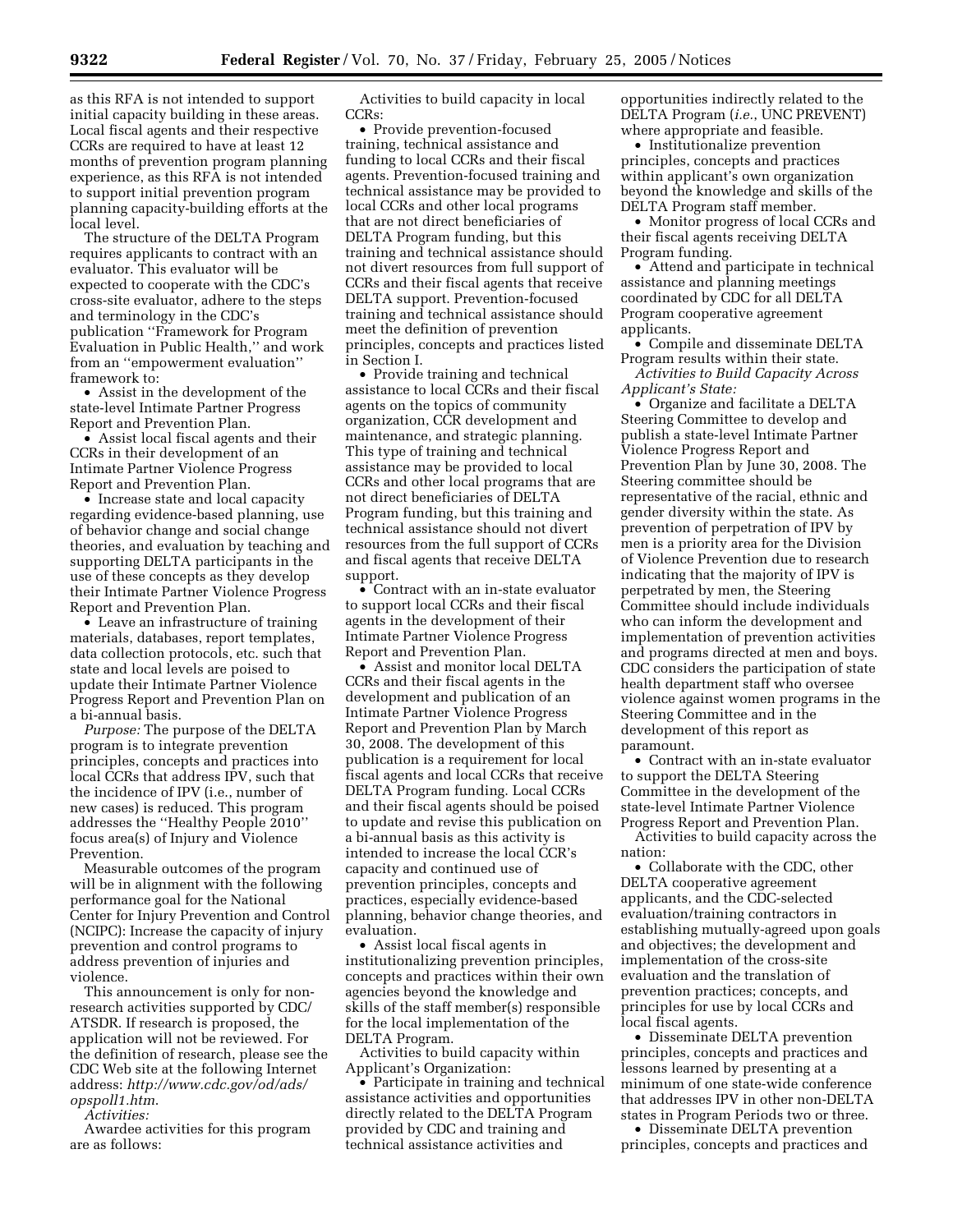lessons learned by presenting at a minimum of one national conference that addresses IPV in Program Periods two or three.

• Attend and participate in the National Center for Injury Prevention and Control Conference in Washington, DC in 2007.

In a cooperative agreement, CDC staff is substantially involved in the program activities, above and beyond routine grant monitoring.

CDC Activities for this program are as follows:

• Participate in the translation and/or identification of prevention principles, concepts, practices, and measures into prevention-focused evidenced-based planning, activities, strategies, policies and evaluation practices that can be integrated into the CCR model.

• Provide guidance on how to hire an evaluation contractor and approving the hire of applicant's evaluation contractor.

• Approve the staff and contractors funded through the DELTA Program.

• Contract with a third-party to conduct a cross-site evaluation.

• Coordinate capacity-building prevention-focused training and technical assistance for DELTA grantees by contracting with a third-party(ies).

• Provide assistance in the management and technical performance of the implementation of prevention principles, concepts, practices, leadership, activities, strategies and policies at the state and local level.

• Arrange for information sharing among DELTA grantees.

• Analyze cross-site evaluation/ research information for presentation and publication.

## **II. Award Information**

*Type of Award:* Cooperative Agreement.

CDC anticipates funding this Program Announcement in two cycles depending on availability of funds.

*Cycle 1: Fiscal Year Funds:* 2005. *Approximate Total Funding:* \$1.6 million. (This amount is an estimate,

and is subject to availability of funds.) *Approximate Number of Awards:* 9.

*Approximate Average Award:* \$187,000. (This amount is for the first 12-month budget period, and includes both direct and indirect costs.)

*Floor of Award Range:* \$125,000. (CDC will not make an award smaller than the floor amount.)

*Ceiling of Award Range:* \$220,000. (This ceiling is for the first 12-month budget period. CDC will not make an award for larger than the ceiling amount.)

*Cycle 2: Fiscal Year Funds:* 2006.

*Approximate Total Funding:* \$1,070,000. (This amount is an estimate, and is subject to availability of funds.)

*Approximate Number of Awards:* 5. *Approximate Average Award:* \$214,000. (This amount is for the first 12-month budget period, and includes both direct and indirect costs.)

*Floor of Award Range:* \$168,000. (CDC will not make an award smaller than the floor amount.)

*Ceiling of Award Range:* \$255,000. (This ceiling is for the first 12-month budget period. CDC will not make an award for larger than the ceiling amount.)

*Anticipated Award Date(s):* September 30, 2005 (Cycle 1) and January 30, 2006 (Cycle 2).

*Budget Period Length:* 12 months. *Project Period Length:* Three years.

Throughout the project period, CDC's commitment to continuation of awards will be conditioned on the availability of funds, evidence of satisfactory progress by the applicant (as documented in required reports), and the determination that continued funding is in the best interest of the Federal Government.

#### **III. Eligibility Information**

#### *III.1. Eligible Applicants*

Applications may be submitted by nonprofit private organizations that are current recipients of the Domestic Violence Prevention Enhancement and Leadership Through Alliances (DELTA) Program, funding opportunity number 02122. The authorizing statute, 42 U.S.C. 10418, requires that funding shall only be awarded to nonprofit private organizations organized for the purpose of coordinating community projects for the intervention and prevention of domestic violence. Only one application per state will be awarded.

The competition for this cooperative agreement is being limited to current DELTA Program recipients for the following reasons:

1. The three-year program period of the DELTA Program, funding opportunity number 02122, was a planning period where CDC, DELTA grantees, local fiscal agents and CCRs developed the prevention framework that is to be integrated into the coordinated community response model.

2. The three year program period for this current DELTA cooperative agreement will be an implementation and evaluation period where DELTA grantees, local fiscal agents and CCRs start implementing the prevention framework and evaluating their results.

3. The evaluation for the DELTA Program, funding opportunity number

02122, is a dissemination evaluation that is assessing the development of prevention capacity within CCRs. The valid measure of prevention capacity building relies on local CCRs being given the opportunity to implement and evaluate their prevention efforts. Thus, a second program period of three years is needed in order for the evaluation to produce reliable, valid and useful results that can inform the field.

As CDC's environmental scan of CCRs operating in 14 states revealed that most CCRs are not formally organized, a local nonprofit organization in each community will act as the fiscal agent to receive local DELTA funding that will support the local CCR's adoption of prevention practices, concepts and practices. In order to receive DELTA funding, cooperative agreement applicants must have at least 18 months experience in providing prevention focused training and technical assistance to, and at least 12 months monitoring and funding of local CCRs, as this RFA is not intended to support initial capacity building in these areas. Local fiscal agents and their respective CCRs are required to have at least 12 months of prevention program planning experience, as this RFA is not intended to support initial prevention program planning capacity-building efforts at the local level. These fiscal agents shall be member agencies of their respective CCRs and understand that the DELTA Program is to be community-owned by the CCR and not agency-driven by the fiscal agent.

#### *III.2. Cost Sharing or Matching*

The DELTA Program project period is three years. For the third year of this project period, DELTA cooperative agreement applicants will be required to cost share or match 15 percent of the program's cost. This is a fixed percentage and is non-negotiable. As cost sharing or matching is not required until the third year of the project period, the applicant's documentation verifying their ability to meet this requirement is not a responsiveness criterion (*i.e.*, applications that do not propose matching or cost sharing as specified will not be returned without review). Thus, an applicants' documentation verifying their ability to meet this requirement is not included in the evaluation criteria and applicants are not asked to provide any pre-award documentation verifying their ability to meet this cost sharing/matching requirement. The applicant will be expected to meet at least half of the 15 percent cost share or match requirement through cash contributions. In-kind contributions may provide no more than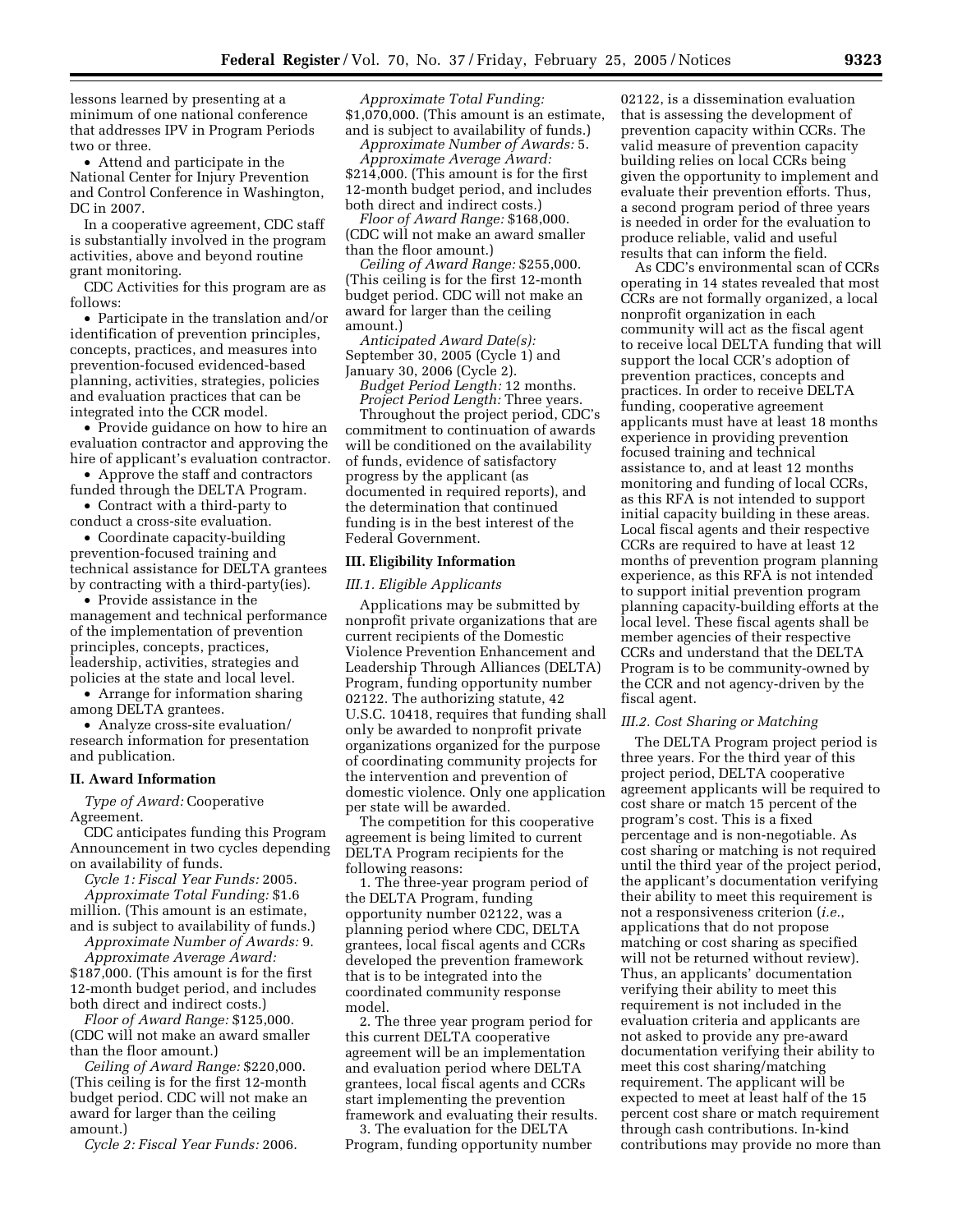half of the 15 percent cost share or match requirement.

The regulatory basis for the cost share or matching is 45 CFR parts 74 and 92 as interpreted in the Awarding Agency Grants Administration Manual 3.02.102–3A.1.

By requiring a 15 percent cost share or match during the final year of the project period, CDC seeks to encourage DELTA cooperative agreement applicants to identify community and state resources that can sustain DELTA activities within the state once the three year DELTA Program period ends. As CDC is only requiring a 15 percent cost share or match, CDC believes this will not unduly burden DELTA cooperative agreement applicants, while encouraging them to actively plan the sustainability of the DELTA Program within their state. CDC also believes that the DELTA Program within each state will have a greater likelihood of success if cooperative agreement applicants contribute to the costs of the project by obtaining state and local support.

#### *III.3. Other*

If you request a funding amount greater than the ceiling of the award range, your application will be considered non-responsive, and will not be entered into the review process. You will be notified that your application did not meet the submission requirements.

#### Special Requirements

If your application is incomplete or non-responsive to the special requirements listed in this section, it will not be entered into the review process. You will be notified that your application did not meet submission requirements.

• Late applications will be considered non-responsive. See section ''IV.3. Submission Dates and Times'' for more information on deadlines.

• Non-profit 501 (c)(3) status provide copy of IRS determination letter with application.

• *Note:* Title 2 of the United States Code Section 1611 states that an organization described in Section 501(c)(4) of the Internal Revenue Code that engages in lobbying activities is not eligible to receive Federal funds constituting an award, grant, or loan.

# **IV. Application and Submission Information**

# *IV.1. Address To Request Application Package*

To apply for this funding opportunity use application form PHS 5161–1.

*Electronic Submission:* CDC strongly encourages you to submit your

application electronically by utilizing the forms and instructions posted for this announcement on *http:// www.Grants.gov*, the official Federal agency wide E-grant Web site. Only applicants who apply online are permitted to forego paper copy submission of all application forms.

*Paper Submission:* Application forms and instructions are available on the CDC Web site, at the following Internet address: *http://www.cdc.gov/od/pgo/ forminfo.htm*.

If you do not have access to the Internet, or if you have difficulty accessing the forms on-line, you may contact the CDC Procurement and Grants Office Technical Information Management Section (PGO–TIM) staff at: 770–488–2700. Application forms can be mailed to you.

## Program Technical Assistance Conference Call

There will be a Program Technical Assistance Conference Call on Thursday, March 3, 2005 from 3–4:30 p.m. EST. Please e-mail Pam Cox at *pcox@cdc.gov* by February 28, 2005 to request the conference call number and code. The conference call number and code will be provided via e-mail.

## *IV.2. Content and Form of Submission Application*

*Electronic Submission:* You may submit your application electronically at: *http://www.grants.gov*. Applications completed online through Grants.gov are considered formally submitted when the applicant organization's Authorizing Official electronically submits the application to http://www.grants.gov. Electronic applications will be considered as having met the deadline if the application has been submitted electronically by the applicant organization's Authorizing Official to Grants.gov on or before the deadline date and time.

It is strongly recommended that you submit your grant application using Microsoft Office products (*e.g.*, Microsoft Word, Microsoft Excel, etc.). If you do not have access to Microsoft Office products, you may submit a PDF file. Directions for creating PDF files can be found on the Grants.gov Web site. Use of file formats other than Microsoft Office or PDF may result in your file being unreadable by our staff.

CDC recommends that you submit your application to Grants.gov early enough to resolve any unanticipated difficulties prior to the deadline. You may also submit a back-up paper submission of your application. Any such paper submission must be received in accordance with the requirements for

timely submission detailed in Section IV.3. of the grant announcement. The paper submission must be clearly marked: ''BACK-UP FOR ELECTRONIC SUBMISSION.'' The paper submission must conform with all requirements for non-electronic submissions. If both electronic and back-up paper submissions are received by the deadline, the electronic version will be considered the official submission.

*Paper Submission:* If you plan to submit your application by hard copy, submit the original and two hard copies of your application by mail or express delivery service. Refer to section IV.6. Other Submission Requirements for submission address.

You must submit a project narrative with your application forms. The narrative must be submitted in the following format:

• *Maximum number of pages:* 25—If your narrative exceeds the page limit, only the first 25 pages will be reviewed.

- *Font size:* 12 point unreduced.
- Double spaced.
- *Paper size:* 8.5 by 11 inches.
- *Page margin size:* One inch.
- Printed only on one side of page.

• Held together only by rubber bands or metal clips; not bound in any other way.

Your narrative should address activities to be conducted over the entire three year project period, and must include the following items in the order listed:

• Abstract (no more than one page).

• Organization history and

description (no more than one page). • Organization's agreement to use the definition of IPV provided in this RFA as the basis for DELTA Program activities and implementation.

• Experience (minimum of 18) months) in providing preventionfocused training and technical assistance to CCRs and local fiscal agents (no more than two pages).

• Experience (minimum of 12 months) in funding and monitoring local fiscal agents and their CCRs regarding their implementation of prevention principles, concepts and practices (no more than two pages).

• *Implementation Plan for DELTA Program:* Local level. Provide a logic model and narrative of no more than four pages describing the applicant's plans to build capacity in local CCRs in accordance with the Activities section of this program announcement. For assistance on how to design a logic model, access CDC's Web site: *http:// www.cdc.gov/nccdphp/dnpa/physical/ handbook/step2.htm*. In regard to outcomes for the logic model and narrative, due to the DELTA Program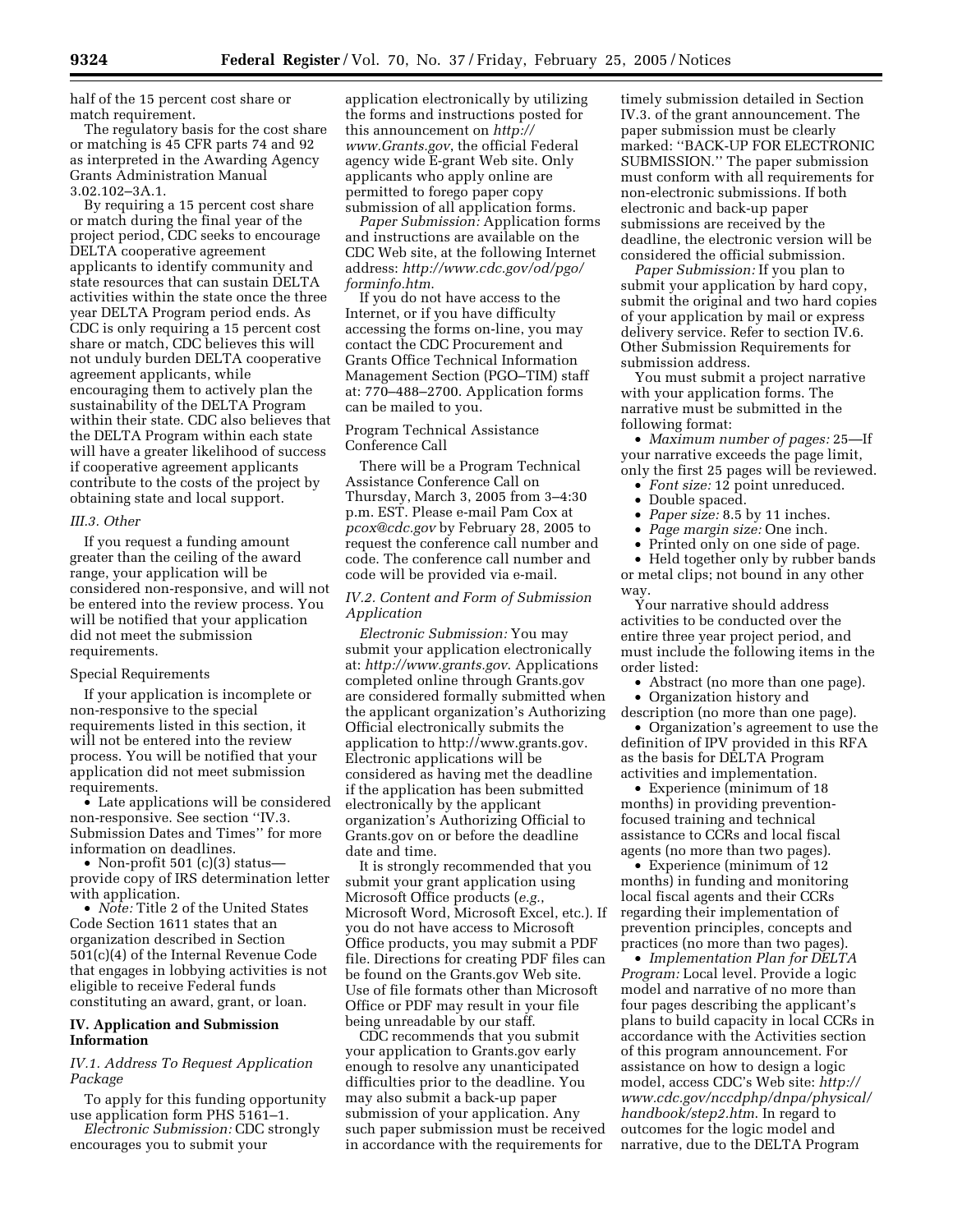project period being three years, applicants should only include shortterm and intermediate outcomes (*i.e.*, capacity building) in their logic model and not long-term outcomes (*i.e.*, a reduction in IPV incidence and prevalence). The logic model should list only one objective and a quantitative performance measure of effectiveness for that objective that will be used to measure the intended short-term and intermediate outcomes over the program period. Measures of effectiveness must relate to the performance goals stated in the ''Purpose'' section of this announcement: Increase the capacity of injury prevention and control programs to address the prevention of injuries and violence. Measures must be objective and quantitative, and must measure the intended outcome. The narratives that accompany the logic models should elaborate and clarify the timelines, inputs, activities, outputs, outcomes, and performance measures of effectiveness listed in the logic model diagram.

• *Implementation Plan for DELTA Program:* State level. Provide a logic model and narrative of no more than four pages describing the applicant's plans to build capacity at the state level in accordance with the Activities section of this program announcement. In regard to outcomes for the logic model and narrative, due to the DELTA Program project period being three years, applicants should only include short-term and intermediate outcomes (*i.e.*, capacity-building) in their logic model and not long-term outcomes (*i.e.*, a reduction in IPV incidence and prevalence). The logic model should list only one objective and a quantitative performance measure of effectiveness for that objective that will be used to measure the intended short-term and intermediate outcomes over the program period. Measures of effectiveness must relate to the performance goals stated in the ''Purpose'' section of this announcement: Increase the capacity of injury prevention and control programs to address the prevention of injuries and violence. Measures must be objective and quantitative, and must measure the intended outcome. The narratives that accompany the logic models should elaborate and clarify the timelines, inputs, activities, outputs, outcomes, and performance measures of effectiveness listed in the logic model diagram.

• *Implementation Plan for DELTA Program:* Organizational level. Provide a logic model and narrative of no more than four pages describing the applicant's plans to build capacity within its own organization in

accordance with the Activities section of this program announcement. In regard to outcomes for the logic model and narrative, due to the DELTA Program project period being three years, applicants should only include short-term and intermediate outcomes (*i.e.*, capacity building) in their logic models and not long-term outcomes (*i.e.*, reduction in IPV incidence and prevalence). The logic model should list only one objective and a quantitative performance measure of effectiveness for the objective that will be sued to measure the intended short-term and intermediate outcomes over the program period. Measures of effectiveness must relate to the performance goals stated in the ''Purpose'' section of this announcement: Increase the capacity of injury prevention and control programs to address prevention of injuries and violence. Measures must be objective and quantitative, and must measure the intended outcome. The narratives that accompany the logic models should elaborate and clarify the timelines, inputs, activities, outputs, outcomes and performance measures of effectiveness listed in the logic model diagram.

• *Implementation Plan for DELTA Program:* National level. Provide a logic model and narrative of no more than four pages describing the applicant's plans to build capacity within its own organization in accordance with the Activities section of this program announcement. In regard to outcomes for the logic model and narrative, due to the DELTA Program project period being three years, applicants should only include short-term and intermediate outcomes in their logic models (*i.e.*, capacity building) and not long-term outcomes (*i.e.*, reduction in IPV incidence and prevalence). The logic model should list only one objective and a quantitative performance measure of effectiveness for the objective that will be sued to measure the intended short-term and intermediate outcomes over the program period. Measures of effectiveness must relate to the performance goals stated in the ''Purpose'' section of this announcement: Increase the capacity of injury prevention and control programs to address prevention of injuries and violence. Measures must be objective and quantitative, and must measure the intended outcome. The narratives that accompany the logic models should elaborate and clarify the timelines, inputs, activities, outputs, outcomes and performance measures of effectiveness listed in the logic model diagram.

• Summary (no more than one page). • Budget Justification (not counted within stated page limit).

Additional required information should be included in the application appendices. The appendices will not be counted toward the narrative page limit. The additional required information is:

• *Appendix A:* Two letters of support from local CCR members, each representing a different CCR, describing the prevention-focused training and technical assistance provided by the applicant over the past 18 months.

• *Appendix B:* Copy of the application used by the applicant to award funds to local fiscal agents and CCRs to implement prevention principles, concepts and practices.

• *Appendix C:* Copy of IRS determination letter.

You are required to have a Dun and Bradstreet Data Universal Numbering System (DUNS) number to apply for a grant or cooperative agreement from the Federal government. The DUNS number is a nine-digit identification number, which uniquely identifies business entities. Obtaining a DUNS number is easy and there is no charge. To obtain a DUNS number, access *http:// www.dunandbradstreet.com* or call 1– 866–705–5711.

For more information, see the CDC Web site at: *http://www.cdc.gov/od/pgo/ funding/pubcommt.htm*. If your application form does not have a DUNS number field, please write your DUNS number at the top of the first page of your application, and/or include your DUNS number in your application cover letter.

Additional requirements that may require you to submit additional documentation with your application are listed in section ''VI.2. Administrative and National Policy Requirements.''

## *IV.3. Submission Dates and Times*

*Application Deadline Date:* April 26, 2005.

*Explanation of Deadlines:* Applications must be received in the CDC Procurement and Grants Office by 4 p.m. Eastern Time on the deadline date. If you submit your application by the United States Postal Service or commercial delivery service, you must ensure that the carrier will be able to guarantee delivery by the closing date and time. If CDC receives your submission after closing due to: (1) carrier error, when the carrier accepted the package with a guarantee for delivery by the closing date and time, or (2) significant weather delays or natural disasters, you will be given the opportunity to submit documentation of the carrier's guarantee. If the documentation verifies a carrier problem, CDC will consider the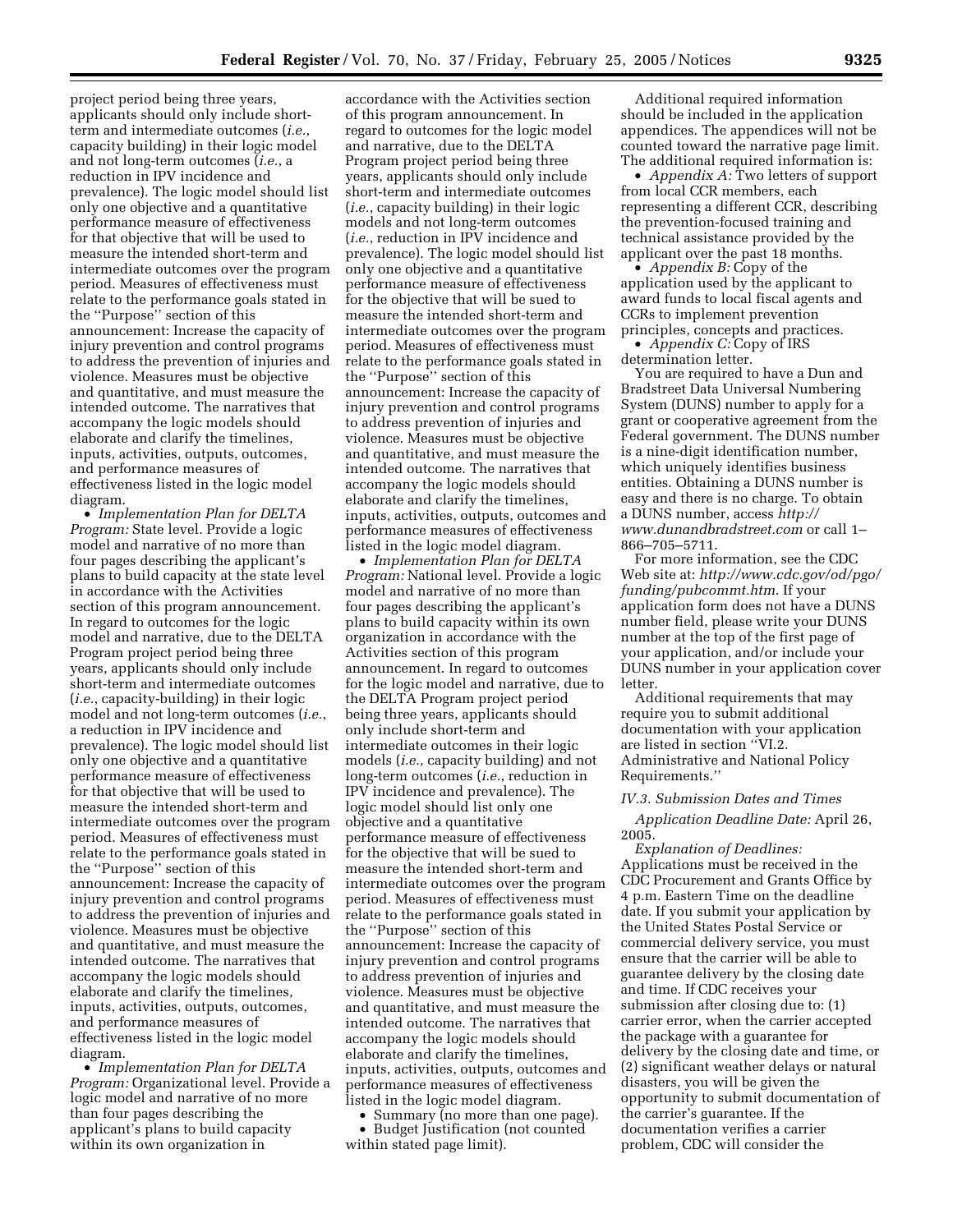submission as having been received by the deadline.

This announcement is the definitive guide on application content, submission address, and deadline. It supersedes information provided in the application instructions. If your submission does not meet the deadline above, it will not be eligible for review, and will be discarded. You will be notified that you did not meet the submission requirements.

*Electronic Submission:* If you submit your application electronically with Grants.gov, your application will be electronically time/date stamped which will serve as receipt of submission. In turn, you will receive an e-mail notice of receipt when CDC receives the application. All electronic applications must be submitted by 4 p.m. Eastern Time on the application due date.

*Paper Submission:* CDC will not notify you upon receipt of your paper submission. If you have a question about the receipt of your LOI or application, first contact your courier. If you still have a question, contact the PGO–TIM staff at: 770–488–2700. Before calling, please wait two to three days after the submission deadline. This will allow time for submissions to be processed and logged.

## *IV.4. Intergovernmental Review of Applications*

Executive Order 12372 does not apply to this program.

#### *IV.5. Funding Restrictions*

Restrictions, which must be taken into account while writing your budget, are as follows:

• Funds may not be used for research. • Reimbursement of pre-award costs is not allowed.

• Budgets for each budget period should include travel costs for three staff: DELTA Project Coordinator, the applicant's evaluation contractor, and the applicant's executive director, to attend three 3-day planning and training meetings in Atlanta, Georgia with CDC staff, other cooperative agreement applicants, and the CDC-selected evaluation contractor. The applicant should also budget for extensive statewide travel for the evaluation contractor to visit local fiscal agents and their CCRs in order to gain knowledge of their prevention programs and activities and train and provide technical assistance regarding evaluation and the development of the Intimate Partner Violence Progress Report and Prevention Plan. The applicant should also budget for travel for the evaluation contractor to support the DELTA Steering Committee in the development

of the state-level Intimate Partner Violence Progress Report and Prevention Plan.

• For the first budget period, applicants shall contract with private nonprofit organizations (*i.e.*, local fiscal agents) to maintain the continuity of the DELTA Program in CCRs that address IPV in local communities. Applicants shall request only the amount of funding these local fiscal agents will expend during the first budget period. These private nonprofit organizations shall be member agencies of these CCRs and understand that the DELTA Program is to be community-owned by the CCR and not agency-driven by the private nonprofit organization.

• During the first budget period, applicants shall designate between \$50,000–\$75,000 of the first year budget period's award to contract with an evaluator, approved by CDC, to assist with the development of the state and local versions of the Intimate Partner Violence Progress Report and Prevention Plan.

• Local fiscal agents are required to devote the equivalent of a seventy-five percent FTE to the implementation and evaluation of the DELTA Program at the local level.

• Applicants are required, at a minimum, to have the equivalent of one FTE assigned to DELTA Program programmatic activities.

• Funding may not be used for construction.

• Funding may be used to purchase computer equipment and software, and Internet connection equipment and software.

• Funding may not be used to provide direct services to victims or perpetrators of IPV.

• No more than 10 percent of local fiscal agent funding may be used to coordinate intervention services.

• Funding may not be used for intervention-oriented media or awareness campaigns that promote awareness of the problem of IPV or awareness of where to receive services.

• Funding may be used for prevention-oriented media or awareness campaigns that promote the protective factors at each level of the social ecology.

• DELTA Program funds may be used by local fiscal agents and their CCRs to adapt, develop, and produce prevention-focused educational materials, media campaigns, or curricula. It is required that the adaptation, development and production of such materials are based on the best available evidence input from representatives from the community for which the materials are

developed. The representatives must be active participants in the adaptation, development, production, implementation and evaluation processes. It will be the applicant's responsibility to monitor this funding restriction.

Guidance for completing your budget can be found on the CDC Web site, at the following Internet address: *http:// www.cdc.gov/od/pgo/funding/ budgetguide.htm*.

#### *IV.6. Other Submission Requirements*

*Application Submission Address: Electronic Submission:* CDC strongly encourages applicants to submit electronically at: *http://www.Grants.gov*. You will be able to download a copy of the application package from *http:// www.Grants.gov*, complete it offline, and then upload and submit the application via the Grants.gov site. Email submissions will not be accepted. If you are having technical difficulties in *Grants.gov* they can be reached by Email at *www.support@grants.gov* or by phone at 1–800–518–4726 (1–800–518– GRANTS). The Customer Support Center is open from 7 a.m. to 9 p.m. Eastern Time, Monday through Friday.

*Paper Submission:* If you chose to submit a paper application, submit the original and two hard copies of your application by mail or express delivery service to:

Technical Information Management— RFA 05039, CDC Procurement and Grants Office, 2920 Brandywine Road, Atlanta, GA 30341.

## **V. Application Review Information**

#### *V.1. Criteria*

Applicants are required to provide measures of effectiveness that will demonstrate the accomplishment of the various identified objectives of the cooperative agreement. Measures of effectiveness must relate to the performance goal stated in the ''Purpose'' section of this announcement: Increase the capacity of injury prevention and control programs to address the prevention of injuries and violence. Measures must be objective and quantitative, and must measure the intended outcome. Applicants are expected to develop four measures of effectiveness, one for each level of capacity-building as described in section IV.2. Content and Form of Submission. Measures of effectiveness will be an element of evaluation.

Your application will be evaluated against the following criteria:

a. *Experience* (25 points) in providing prevention-focused training and technical assistance to local CCRs and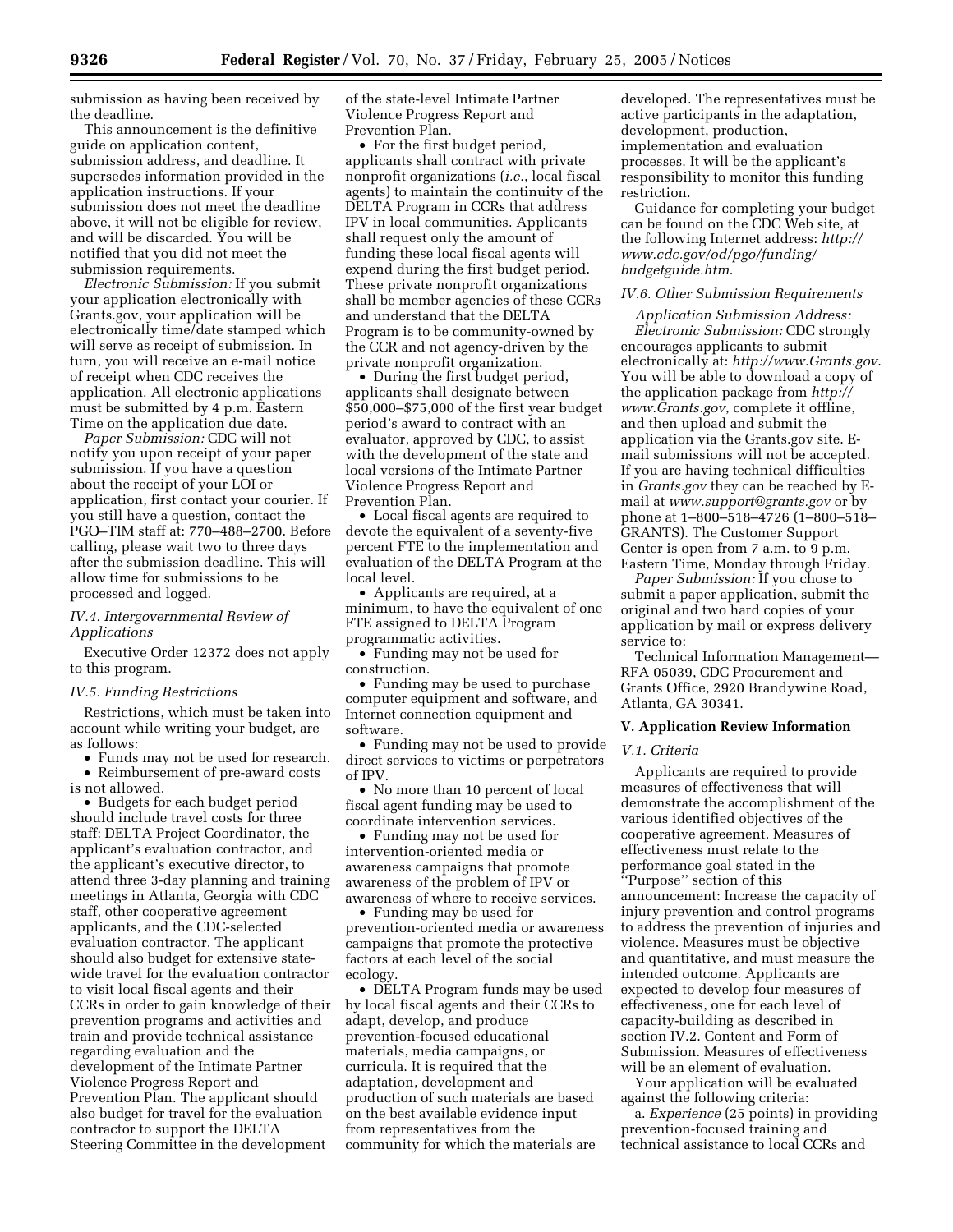local fiscal agents (no more than two pages). Does the applicant demonstrate at least 18 months experience in providing prevention-focused training and technical assistance to local CCRs and local fiscal agents? Does the applicant clearly demonstrate that their training and technical assistance was prevention-focused, and not intervention focused? Does the applicant clearly demonstrate that their training and technical assistance included prevention principles, concepts and practices such as preventing first-time perpetration and first-time victimization; decreasing risk factors, increasing protective factors, evidence-based planning, theory, and evaluation? Does the applicant include two letters of support from local CCR members, each representing a different CCR, describing the prevention-focused training and technical assistance provided to them by the applicant over the past 18 months?

b. *Experience* (25 points) in funding and monitoring local fiscal agents and their CCRs regarding their implementation of prevention principles, concepts and practices (no more than 2 pages).

Does the applicant demonstrate at least 12 months experience in funding and monitoring local fiscal agents and their CCRs regarding their implementation of prevention principles, concepts and practices? Does the applicant adequately describe their funding process (from announcement of available funds, to review, to award)? Does the applicant adequately describe their monitoring process (reports required, site visits, products delivered)? Does the applicant provide a copy of the application used by the applicant to award funds to local fiscal agents and CCRs to implement prevention principles, concepts and practices?

c. *Implementation Plan* for DELTA Program (15 points): Local level. Does the applicant include a logic model's core elements:

- Inputs.
- Activities.
- Outputs.
- Initial outcomes.
- Intermediate outcomes.
- Influential factors.

• One performance measure of effectiveness (replaces traditional logic model's goal)?

Are each of these core elements adequately addressed? Does the applicant address each of the activities to build capacity in local CCRs:

• Prevention-focused training, technical assistance and funding.

• Training and technical assistance regarding community organization, CCR development and maintenance and strategic planning.

• Assistance to and monitoring of local fiscal agents and their CCRs in their development and publication of an Intimate Partner Violence Progress Report and Prevention Plan.

• Assisting local fiscal agents in institutionalizing prevention principles, concepts and practices within their own agencies.

• Use of evaluation contractor in the development of the Intimate Partner Violence Progress Report and Prevention Plan.

Is the applicant's implementation plan adequate to meet the short-term and intermediate outcomes listed in the logic model? Is the applicant's one performance measure of effectiveness objective, quantifiable, measurable and realistic? Can the proposed activities and outputs realistically lead to the outcomes proposed? Are the proposed activities and timelines (as described in the narrative) feasible?

d. *Implementation plan* for DELTA Program (15 points): State level. Does the applicant include a logic model's core elements:

- Inputs,
- Activities,
- Outputs,
- Initial outcomes,
- Intermediate outcomes,
- Influential factors and

• One performance measure of effectiveness (replaces traditional logic model's goal)?

Are each of these core elements adequately addressed? Does the applicant address each of the activities to build capacity across Applicant's state:

• Organize and facilitate a DELTA Steering Committee to develop and publish a state-level Intimate Partner Violence Progress Report and Prevention Plan.

• Develop a steering committee that is representative of the racial, ethnic and gender diversity within the state.

• Develop a steering committee that includes individuals who can inform the development and implementation of prevention activities and programs directed at men and boys.

• Use of evaluation contractor in the development of the Intimate Partner Violence Progress Report and Prevention Plan. Is the applicant's implementation plan adequate to meet the short-term and intermediate outcomes listed in the logic model? Is the applicant's one performance measure of effectiveness objective, quantifiable, measurable and realistic?

Can the proposed activities and outputs realistically lead to the outcomes proposed? Are the proposed activities and timelines feasible?

e. *Implementation plan* for DELTA Program (10 points): Organizational level. Does the applicant include a logic model's core elements:

- Inputs,
- Activities,
- Outputs,
- Initial outcomes,
- Intermediate outcomes,
- Influential factors and

• One performance measure of effectiveness (replaces traditional logic model's goal)?

Are each of these core elements adequately addressed? Does the applicant address each of the activities to build capacity within Applicant's organization:

• Participate in training and technical assistance activities and opportunities provided by CDC;

• Institutionalize prevention principles, concepts and practices within their own organization;

• Monitor progress of local CCRs and their local fiscal agents;

• Attend and participate in technical assistance and planning meetings coordinated by CDC;

• Compile and disseminate DELTA Program results within their state;

• Is the applicant's implementation plan adequate to meet the short-term and intermediate outcomes listed in the logic model? Is the applicant's one performance measure of effectiveness objective, quantifiable, measurable and realistic? Can the proposed activities and outputs realistically lead to the outcomes and performance measure proposed? Are the proposed activities and timelines (as described in the narrative) feasible?

f. *Implementation Plan* for DELTA Program (5 points): National level. Does the applicant include a logic model's core elements:

- Inputs,
- Activities,
- Outputs,
- Initial outcomes,
- Intermediate outcomes,
- Influential factors and
- One performance measure of

effectiveness (replaces traditional logic model's goal)?

Are each of these core elements adequately addressed? Does the applicant address each of the activities to build capacity across Applicant's state:

• Collaborate with CDC, other DELTA cooperative agreement applicants, and the CDC-selected evaluation/training contractors.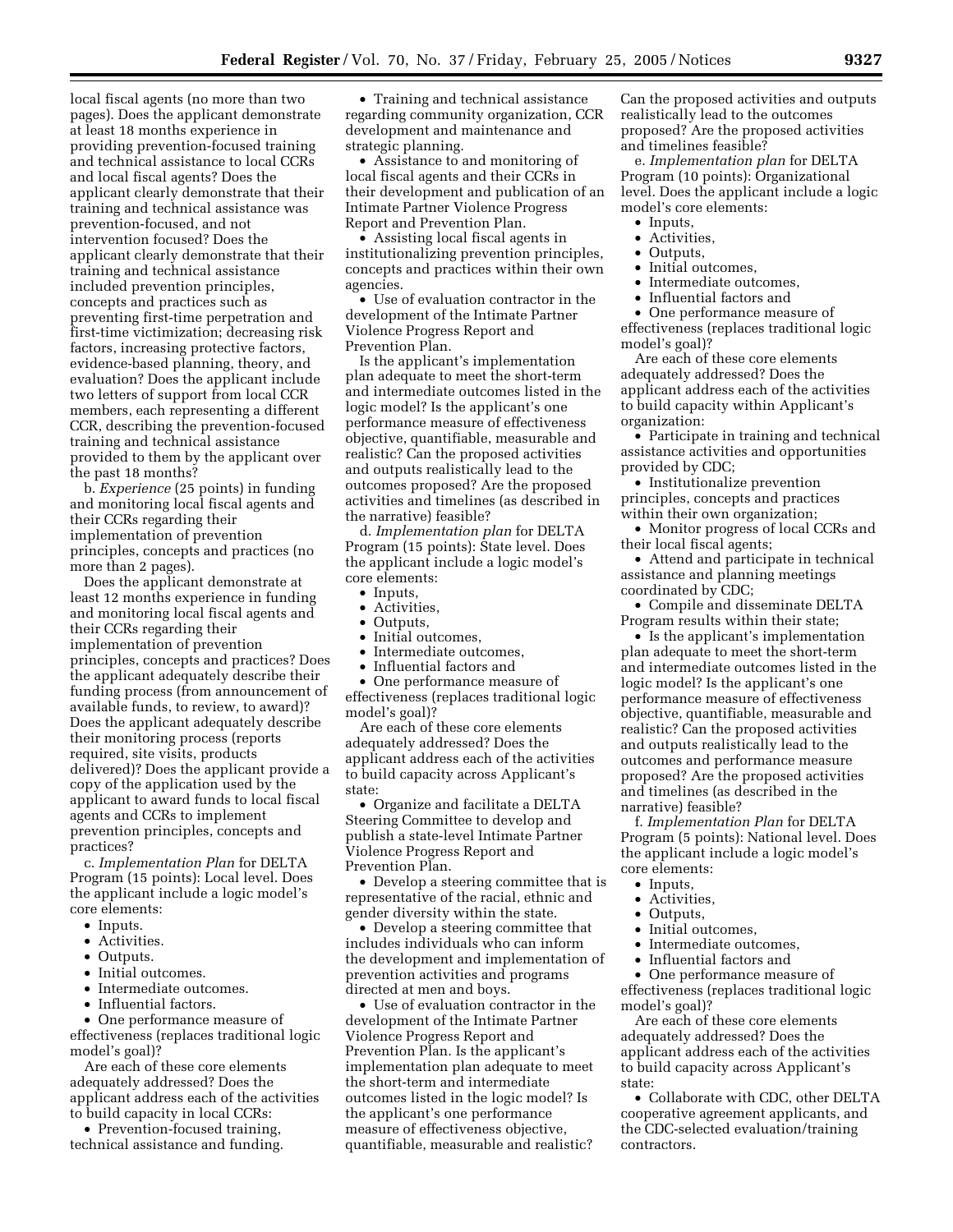• Disseminate DELTA prevention principles, concepts and practices and lessons learned by presenting at a minimum of one state-wide conference that addresses IPV in non-DELTA states in Program Periods two and three.

• Disseminate DELTA prevention principles, concepts and practices and lessons learned by presenting at a minimum of one national conference that addresses IPV in Program Periods two and three.

• Attend and participate in the National Center for Injury Prevention and Control Conference in Washington, DC in 2007.

Is the applicant's implementation plan adequate to meet the short-term and intermediate outcomes listed in the logic model? Is the applicant's one performance measure of effectiveness objective, quantifiable, measurable and realistic? Can the proposed activities and outputs realistically lead to the outcomes proposed? Are the proposed activities and timelines feasible?

g. *Applicant's Agreement* (5 points) to use the definition of IPV provided in this RFA as the basis for DELTA Program activities and implementation. Does the applicant explicitly state their agreement to use the definition of IPV (*i.e.*, continuum from episodic violence to battering) provided in this RFA as the basis for DELTA Program activities and implementation?

#### *V.2. Review and Selection Process*

Applications will be reviewed for completeness by the Procurement and Grants Office (PGO) staff, and for responsiveness by the National Center for Injury Prevention and Control. Incomplete applications and applications that are non-responsive to the eligibility criteria will not advance through the review process. Applicants will be notified that their application did not meet submission requirements.

An objective review panel will evaluate complete and responsive applications according to the criteria listed in the ''V.1. Criteria'' section above. Objective reviewers will be Federal employees who do not work within NCIPC and/or external experts with no conflict of interest regarding the outcome of the awarding process. Each complete and responsive application will have primary, secondary and tertiary reviewers. The objective review panel will meet to discuss and score each application based on the reviewers' comments.

In addition, the following factors may affect the funding decision:

• Maintaining geographic diversity (The authorizing statute, 42 U.S.C. 10418, requires that funding shall be

awarded to organizations that are geographically dispersed throughout the country.)

• Preference will be given to applicants who have received funding in a previous project period.

CDC will provide justification for any decision to fund out of rank order.

*V.3. Anticipated Announcement and Award Dates* 

*Anticipated Announcement Date:* May 15, 2005.

*Anticipated Award Date(s):* September 30, 2005 and January 30, 2006.

### **VI. Award Administration Information**

*VI.1. Award Notices* 

Successful applicants will receive a Notice of Grant Award (NGA) from the CDC Procurement and Grants Office. The NGA shall be the only binding, authorizing document between the applicant and CDC. The NGA will be signed by an authorized Grants Management Officer, and mailed to the applicant fiscal officer identified in the application.

Unsuccessful applicants will receive notification of the results of the application review by mail.

# *VI.2. Administrative and National Policy Requirements*

45 CFR Part 74 and Part 92

For more information on the Code of Federal Regulations, see the National Archives and Records Administration at the following Internet address: *http:// www.access.gpo.gov/nara/cfr/cfr-tablesearch.html*.

An additional Certifications form from the PHS5161–1 application needs to be included in your Grants.gov electronic submission only. Refer to *http://www.cdc.gov/od/pgo/funding/ PHS5161–1-Certificates.pdf.* Once the form is filled out attach it to your Grants.gov submission as Other Attachments Form.

The following additional requirements apply to this project:

• AR–10 Smoke-Free Workplace Requirements.

• AR–11 Healthy People 2010.

• AR–12 Lobbying Restrictions.

• AR–13 Prohibition on Use of CDC Funds for Certain Gun Control Activities.

• AR–15 Proof of Non-Profit Status. • AR–16 Security Clearance Requirement.

• AR–25 Release and Sharing of Data.

Additional information on these requirements can be found on the CDC Web site at the following Internet

address: *http://www.cdc.gov/od/pgo/ funding/ARs.htm*.

#### *VI.3. Reporting Requirements*

You must provide CDC with an original, plus two hard copies of the following reports:

1. Interim progress report, due no less than 90 days before the end of the budget period. The progress report will serve as your non-competing continuation application, and must contain the following elements:

a. Current Budget Period Activities Objectives (for first six months of budget period)

b. Current Budget Period Financial Progress.

c. New Budget Period Program Proposed Activity Objectives (provides updated logic models and narratives). d. Budget.

e. Measures of Effectiveness.

f. Additional Requested Information.

2. Annual progress report, due 90

days after the end of the budget period. a. Current Budget Period Activities

Objectives (for second six months of budget period).

b. New Budget Period Program Proposed Activity Objectives (provides updated logic models and narratives).

c. Measures of Effectiveness.

d. Additional Requested Information.

3. Financial status report, due no more than 90 days after the end of the budget period.

4. Final financial and performance reports, no more than 90 days after the end of the project period.

These reports must be mailed to the Grants Management or Contract Specialist listed in the ''Agency Contacts'' section of this announcement.

## **VII. Agency Contacts**

We encourage inquiries concerning this announcement.

For general questions, contact: Technical Information Management Section, CDC Procurement and Grants Office, 2920 Brandywine Road, Atlanta, GA 30341, Telephone: 770–488–2700.

For program technical assistance, contact: Pamela J. Cox, Project Officer, CDC, NCIPC, 4770 Buford Highway, NE., Mailstop K60, Atlanta, GA 30341, Telephone: 770–488–1206, Fax Number: 770–488–1360, Email: *pcox@cdc.gov*.

For financial, grants management, or budget assistance, contact: Angie Tuttle, Grants Management (Specialist, CDC Procurement and Grants Office), 2920 Brandywine Road, Atlanta, GA 30341, Telephone: 770/488–2719, E-mail: *Aen4@cdc.gov*.

## **VIII. Other Information**

This and other CDC funding opportunity announcements can be